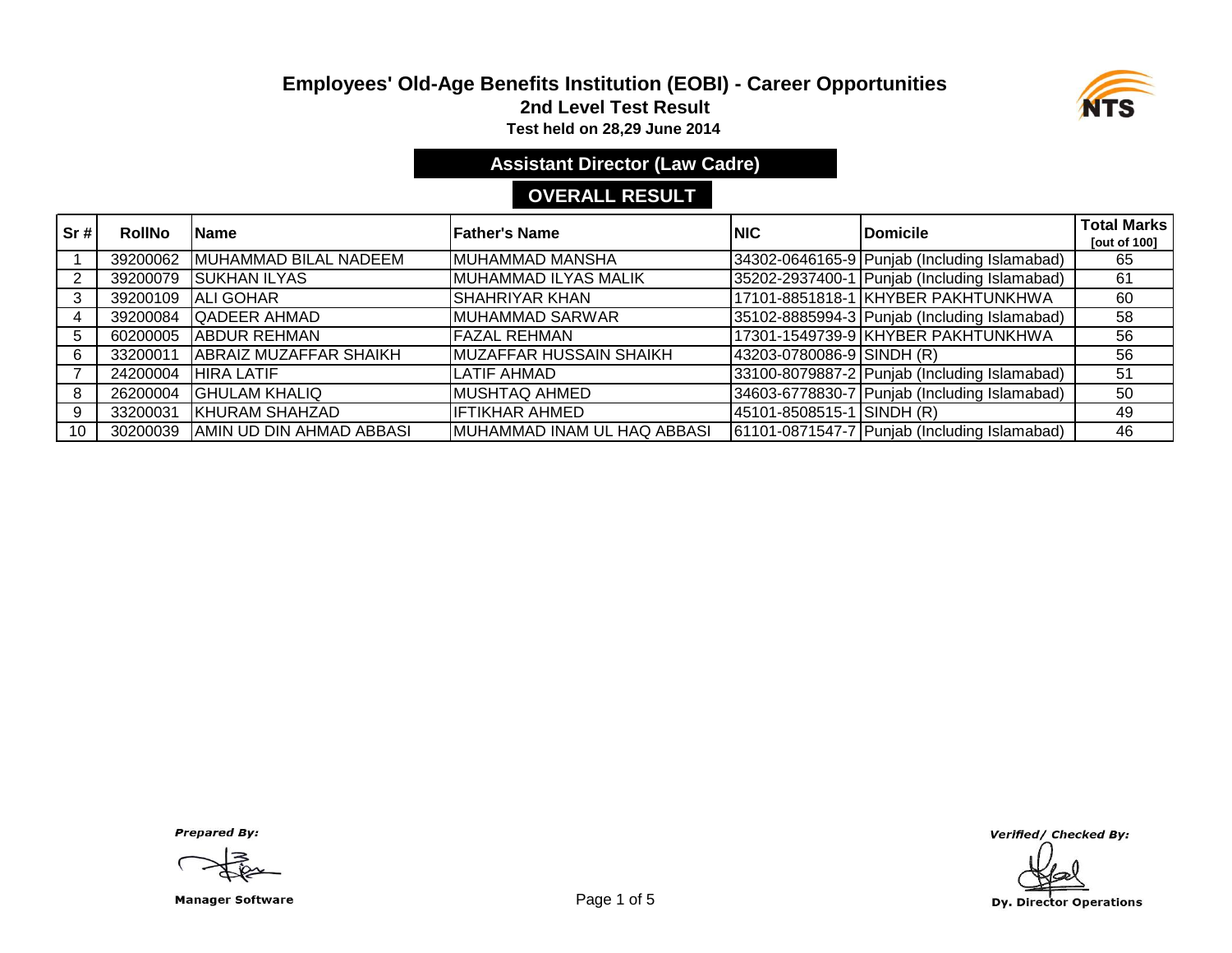

# **Assistant Director (Law Cadre)**

## **KHYBER PAKHTUNKHWA**

| Sr# | <b>RollNo</b> | <b>IName</b>         | 'Father's Name  | INIC             | <b>Total Marks</b><br><b>Tout of 1001</b> |
|-----|---------------|----------------------|-----------------|------------------|-------------------------------------------|
|     | 39200109      | <b>ALI GOHAR</b>     | ISHAHRIYAR KHAN | 117101-8851818-1 | 60                                        |
|     | 60200005      | <b>JABDUR REHMAN</b> | IFAZAL REHMAN   | 117301-1549739-9 | 56                                        |

**Prepared By:** 

Manager Software **Example 2 of 5** and 2 of 5

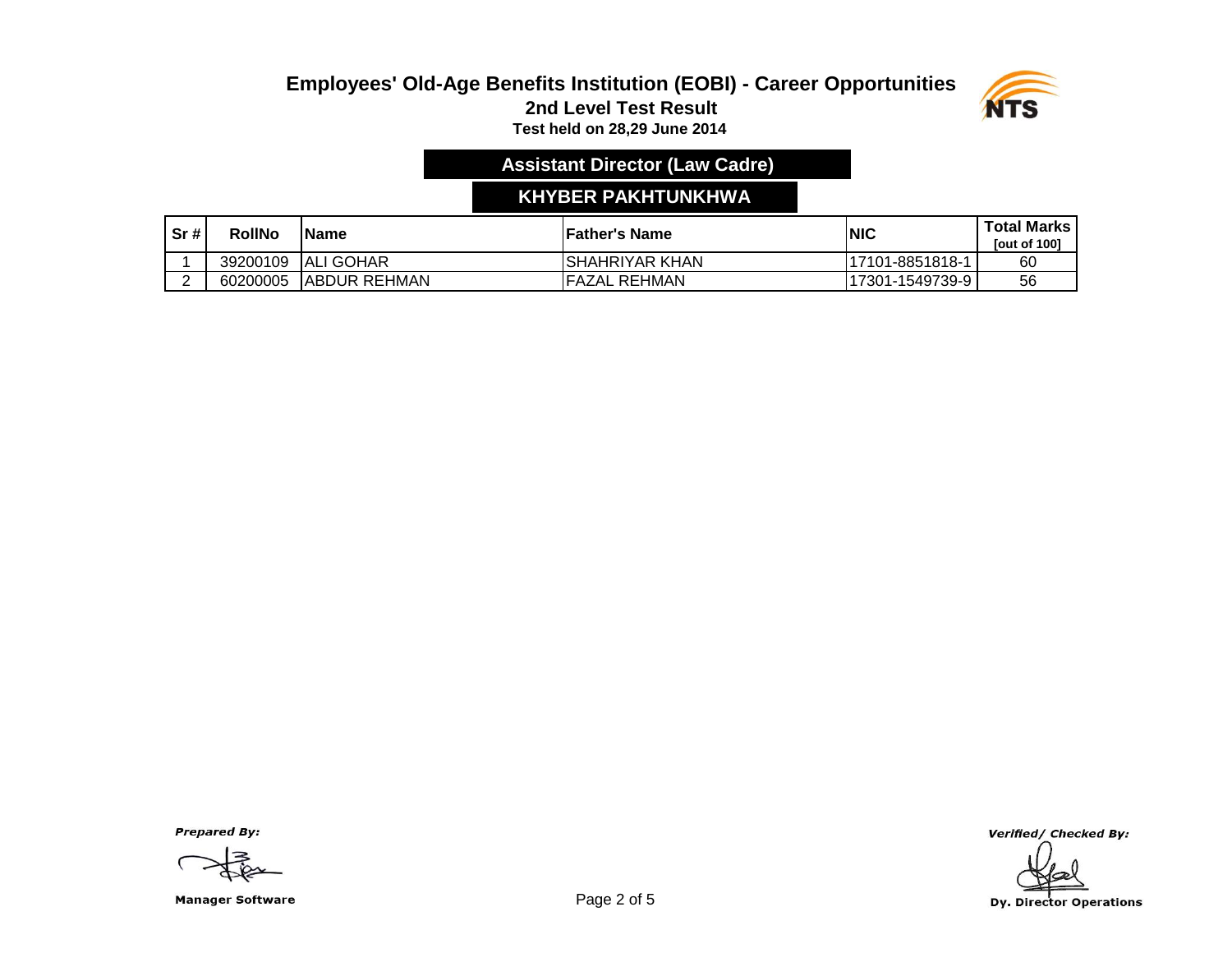

# **Assistant Director (Law Cadre)**

## **Punjab (Including Islamabad)**

| Sr# | <b>RollNo</b> | <b>IName</b>                  | lFather's Name                      | <b>INIC</b>      | <b>Total Marks</b><br><b>Tout of 1001</b> |
|-----|---------------|-------------------------------|-------------------------------------|------------------|-------------------------------------------|
|     | 39200062      | <b>IMUHAMMAD BILAL NADEEM</b> | IMUHAMMAD MANSHA                    | I34302-0646165-9 | 65                                        |
|     | 39200079      | ISUKHAN ILYAS                 | IMUHAMMAD ILYAS MALIK               | 135202-2937400-1 | -61                                       |
| ົ   | 39200084      | <b>IQADEER AHMAD</b>          | IMUHAMMAD SARWAR                    | 135102-8885994-3 | 58                                        |
|     | 24200004      | <b>HIRA LATIF</b>             | LATIF AHMAD                         | 33100-8079887-2  | 51                                        |
|     | 26200004      | <b>IGHULAM KHALIQ</b>         | IMUSHTAQ AHMED                      | 34603-6778830-7  | 50                                        |
| 6   | 30200039      | IAMIN UD DIN AHMAD ABBASI     | <b>IMUHAMMAD INAM UL HAQ ABBASI</b> | 61101-0871547-7  | 46                                        |

**Prepared By:** 

Manager Software **Example 2 of 5** and 2 of 5

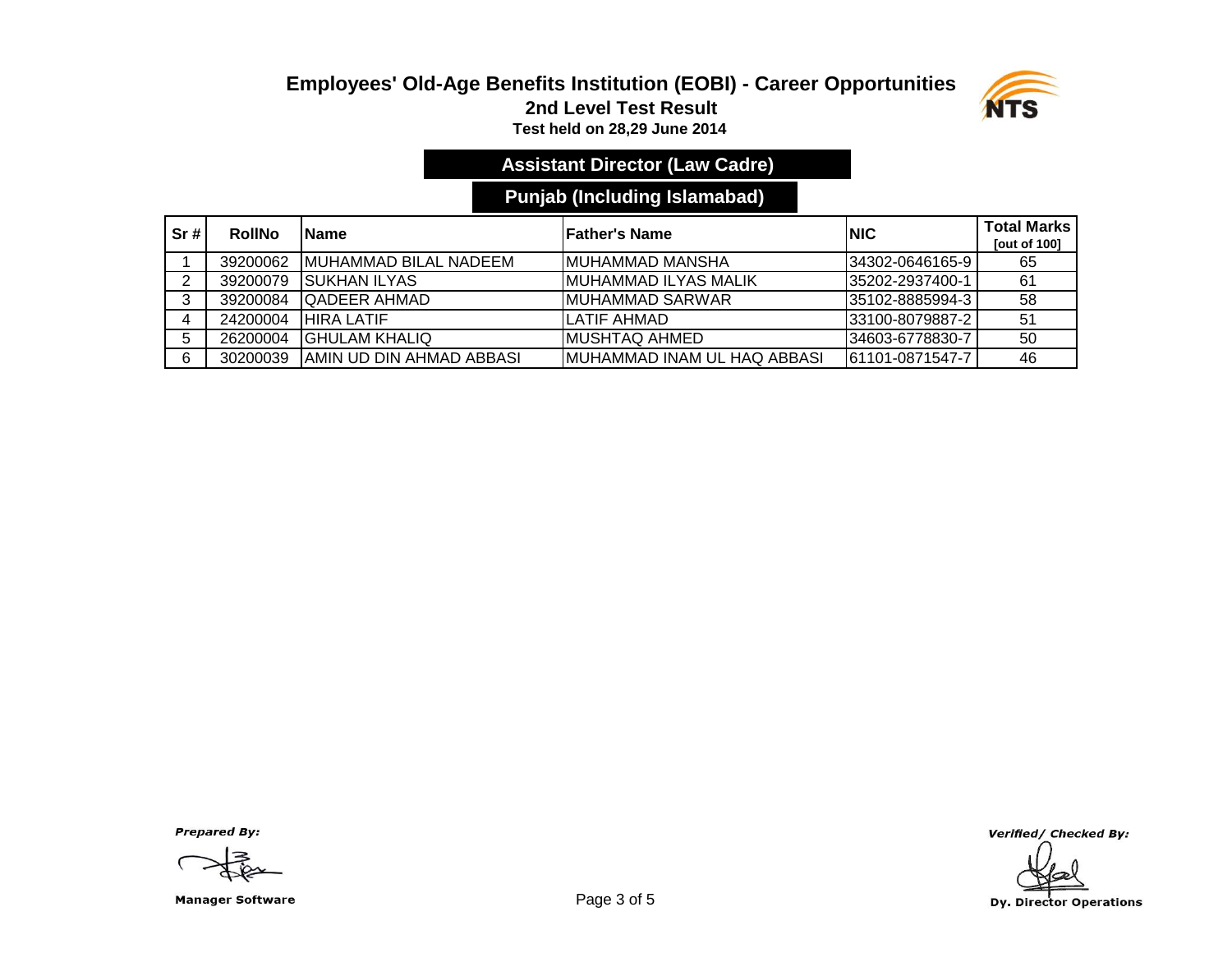

### **Assistant Director (Law Cadre)**

## **Punjab (Inc Islamabad) (WOMEN)**

| Sr# | RollNo   | <b>Name</b>   | <b>Father's Name</b> | NIC              | <b>Total Marks</b><br><b>Tout of 1001</b> |
|-----|----------|---------------|----------------------|------------------|-------------------------------------------|
|     | 24200004 | _ATIF<br>HIRA | AHMAD<br>TIF         | '33100-8079887-2 | - -<br>∽<br>ັ                             |

**Prepared By:** 

Manager Software **Example 2 and Software** Page 4 of 5